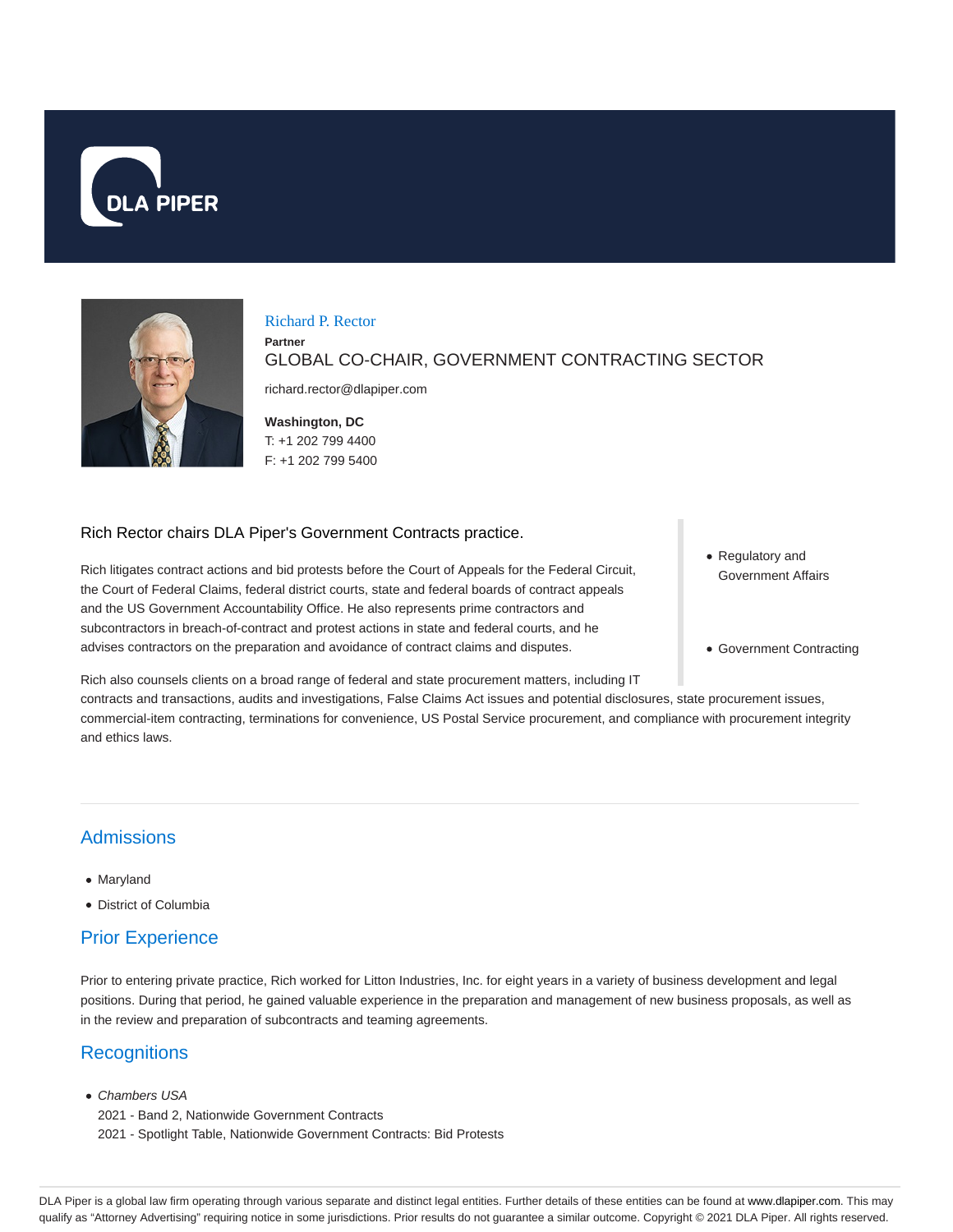2012-20 - Band 2, Nationwide Government Contracts

Rich is a winner of the 2016 Burton Award for distinguished legal writing for an article on bid protests. He has also been recognized by The International Who's Who of Public Procurement Lawyers and been named a "Top Washington Lawyer" in Government Contracts Law by Washingtonian magazine.

### **Education**

- J.D., University of Maryland 1987
- B.A., University of Maryland 1981

#### **Courts**

- United States Court of Appeals for the District of Columbia Circuit
- United States Court of Appeals for the Federal Circuit
- United States Court of Federal Claims
- United States District Court for the District of Columbia
- United States District Court for the District of Maryland

#### **Memberships**

- Co-chair, Federal Division, ABA Section of Public Contract Law (2014 present)
- Board of Governors, US Court of Federal Claims Bar Association (2005 2011)
- Co-chair, State and Local Legislative & Regulation Coordination Committee, ABA Section of Public Contract Law (2010 2012)
- State-Vendor Communication Work Group, National Association of State Procurement Officials (2011)
- Council Member, ABA Section of Public Contract Law (2004 2007)
- Co-chair, Emerging Issues Committee, ABA Section of Public Contract Law (2003 2004)
- Chair, Regulatory Coordinating Committee, ABA Section of Public Contract Law (2000 2003)
- Co-chair, Contract Claims and Disputes Resolution Committee, ABA Section of Public Contract Law (1997 2000)
- Managing Editor, Public Contract Law Journal (1994 1997)
- Member, Board of Contract Appeals Bar Association
- Member, Maryland State Bar Association

#### INSIGHTS

#### **Publications**

**Australia makes changes in defense and procurement strategy**

#### 13 August 2020

Australia is implementing changes in its defense strategy and procurement rules that are important to international contractors.

### **F**vents

Rich lectures frequently for clients, bar groups and professional associations on commercial-tem contracting, bid protests, contract

DLA Piper is a global law firm operating through various separate and distinct legal entities. Further details of these entities can be found at www.dlapiper.com. This may qualify as "Attorney Advertising" requiring notice in some jurisdictions. Prior results do not guarantee a similar outcome. Copyright © 2021 DLA Piper. All rights reserved.